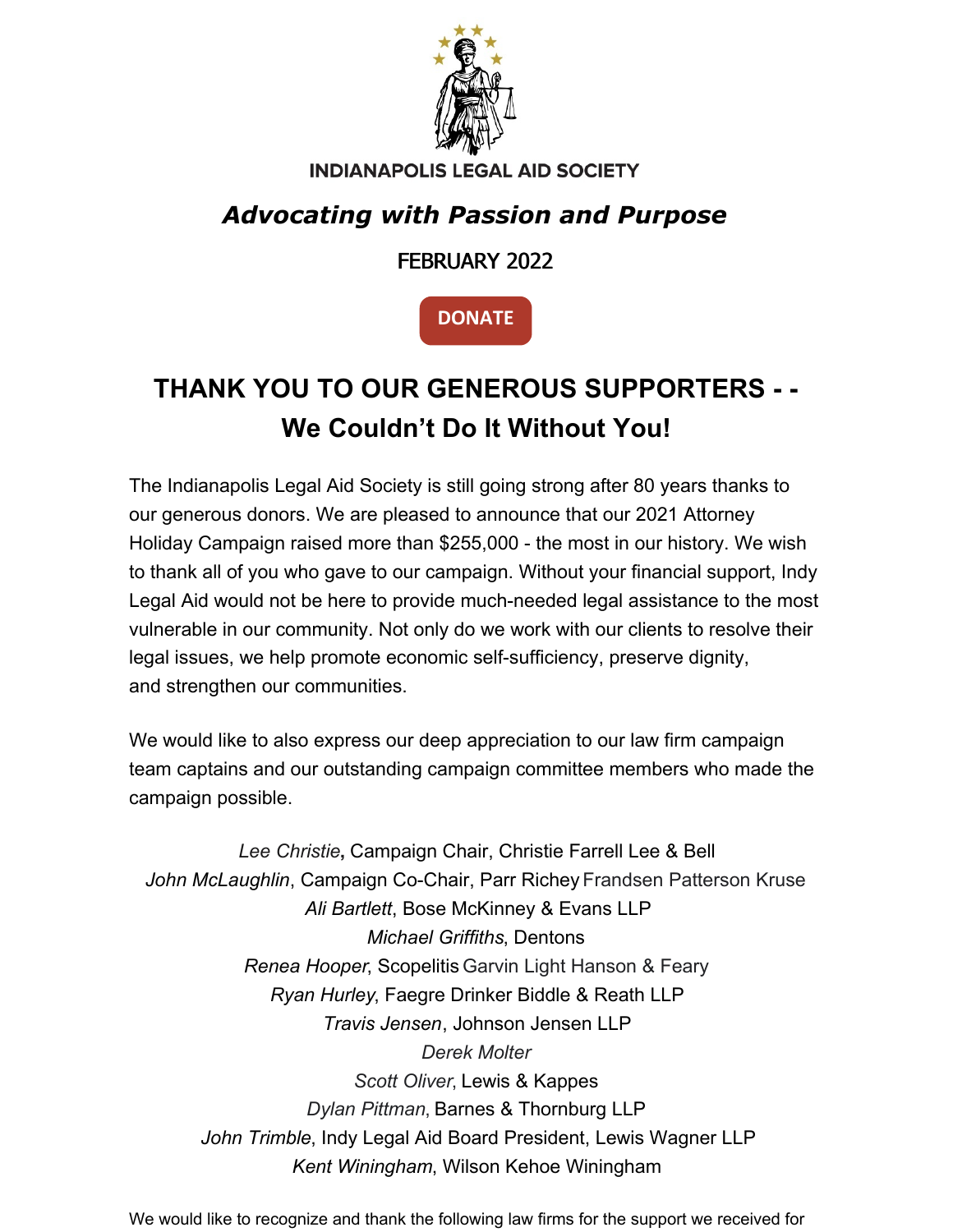Barnes & Thornburg LLP Boren Oliver & Coffey LLP Bose McKinney & Evans LLP Christie Farrell Lee & Bell Cohen & Malad LLP Coots Henke & Wheeler DeFur Voran LLP Densborn Blachly LLP **Dentons** Dinsmore & Shohl Eskew Law Faegre Drinker Biddle & Reath LLP Frost Brown Todd Hall Render Killian Heath & Lyman Hensley Legal Group PC Hoover Hull Turner LLP Hovde Dassow + Deets Hume Smith Geddes Green & [Simmons](https://www.humesmith.com/) Ice Miller LLP Indianapolis Legal Aid Society Johnson Jensen LLP Katz Korin Cunningham

Kightlinger & Gray LLP Krieg DeVault LLP Kroger Gardis & Regas LLP Ladendorf Law Lewis & Kappes Lewis Wagner LLP Metzger Rosta LLP Marion County Judges Norris Choplin & Schroeder Ogletree Deakins Paganelli Law Group Parr Richey Frandsen Patterson Kruse Plews Shadley Racher & Braun LLP Riley Bennett Egloff LLP Rubin & Levin Schultz & Pogue LLP Scopelitis Garvin Light Hanson & Feary Skiles DeTrude SmithAmundsen Stephenson Rife Taft Stettinius & Hollister LLP Wilson Kehoe Winingham

#### **February Success Story**

One of our non-profit partners recently referred a woman named "Kristy" to our office. Kristy was living at a residential recovery program. She had battled addiction for years but was doing well and had great hopes of getting a job and being able to move into her own apartment.

Unfortunately, there was a tremendous roadblock that stood in her way. Kristy had a



suspended driver's license as a result of two tickets that she had gotten years ago but could not afford to pay. In addition, the BMV had imposed a reinstatement fee of \$2,000. These were hurdles that seemed insurmountable to Kristy.

Once our office had the referral, our attorney, Andrea Sneden, met with Kristy to discuss ways we might be able to help her. Following their discussion, Andrea reached out to the Marion County Prosecutor's Office and they agreed to waive the \$500 in tickets that Kristy owed. Andrea then represented Kristy and helped her petition the court to waive the reinstatement fee that had been imposed by the BMV.

Within a short time, the Court ordered the reinstatement fee waived. In just over a month,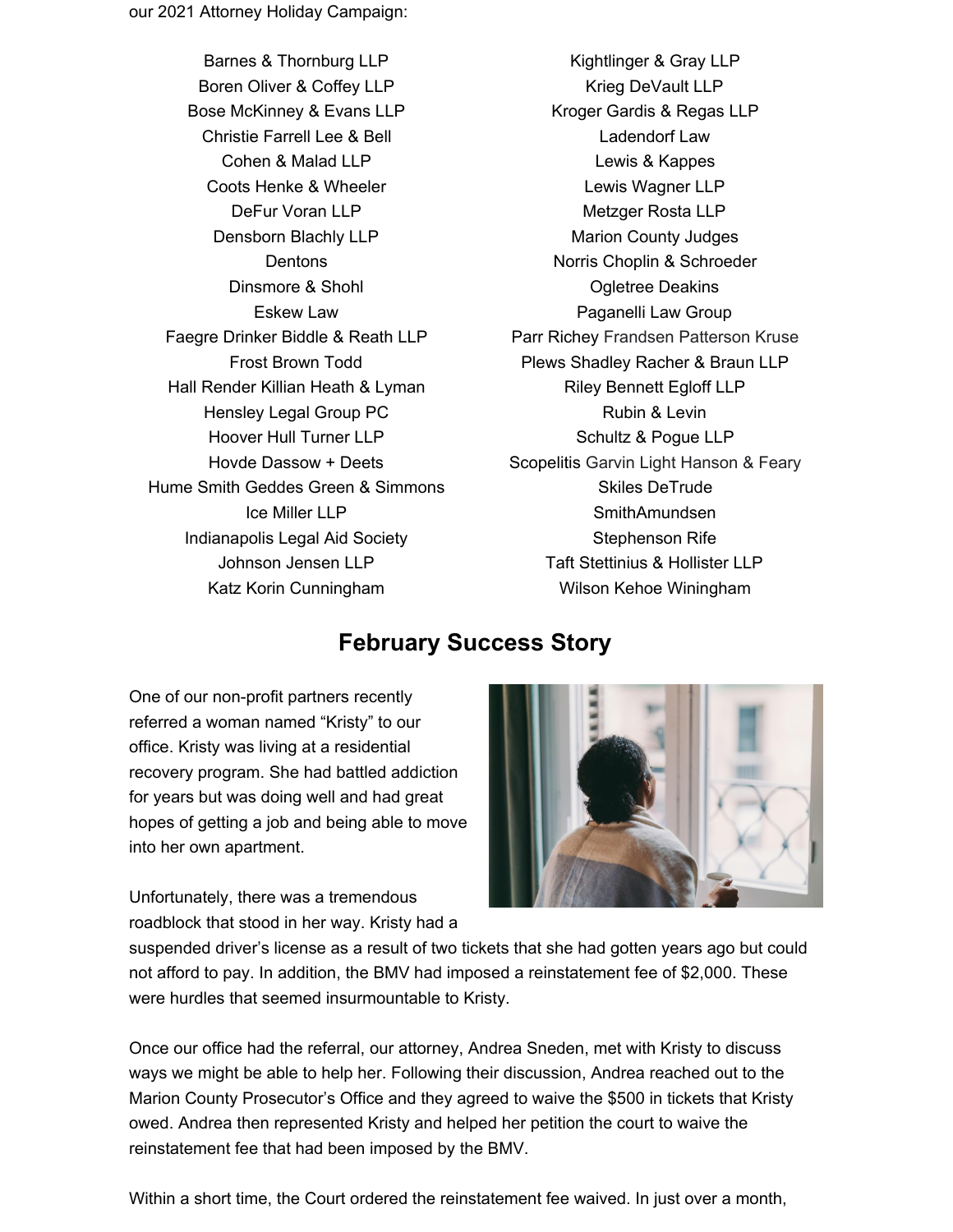Indy Legal Aid was able to save Kristy \$2,500 in tickets and fees. We are so pleased to share that Kristy has been able to get her driver's license reinstated and is now able to work towards getting a job and moving into her own apartment!

#### **Indy Legal Aid Receives Funding from United Way of Central Indiana's Social Innovation Fund**



**United Way** of Central Indiana

The legal - social work connection has become very apparent to Indy Legal Aid, particularly in the last few years, regarding helping our clients with the complex issues they face.

In 2021, United Way of Central Indiana funded a social worker for Indy Legal Aid through the Social Innovation Fund that allowed us to hire a full-time

social worker who has played a critical role in working with our Driver's License Reinstatement program. For 2022, we received additional funding to continue and expand our social work services.

In 2021, we quickly learned that having a social worker on staff was enormously helpful as attorneys began consulting with her for other types of cases. Specifically, we realized we needed assistance from our social worker to help with other clients who have housing issues, especially landlord/tenant issues, where we partner with the Marion County Small Claims Courts, and our employment program, BY PLUS, where we partner with Indiana Construction Roundtable that helps employment seeking individuals with civil legal needs.

Indy Legal Aid has seen an increase in the number of clients who have both legal and social service issues. For example, a client who has a legal issue related to mold in his apartment, may have to find a new place to live. The Indy Legal Aid social worker can help with this process and even direct the client to rental assistance programs, if needed. Our program is unique in that individuals meet directly with an attorney to assess their cases and can be referred to the our social worker the very same day.

Another example is a client who has a suspended driver's license. The legal problem may be resolved so the client has a valid license, but now the client may need help accessing childcare so that he or she may pursue employment. This is another area where our social worker can be a valuable resource. We understand that the lives of the people we serve are complicated and have many barriers. *Indy Legal Aid's goal is to create a one-stop shop that will remove these barriers so that our clients may be restored to economic and social stability.*

# **Volunteer Opportunities**



Indy Legal Aid has a number of volunteer opportunities for attorneys, students, and the general public. For attorneys, we have pro bono cases, internships for students, and our spring